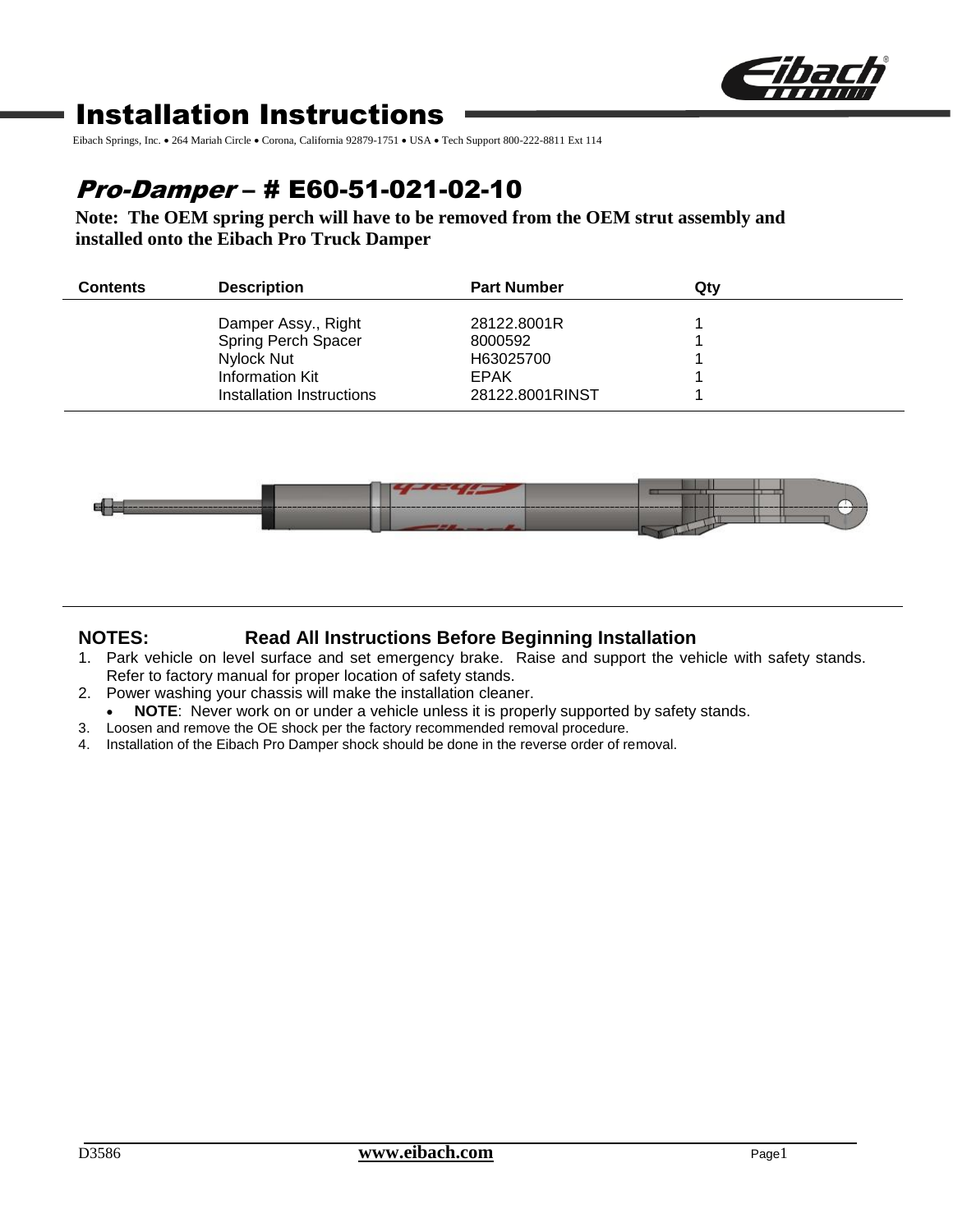

# Shock Instructions and Safety Tips

#### *Installation*

#### **IMPORTANT NOTES:**

- Any time you are working under a vehicle, be sure to use the proper jack stands and tire chocks to prevent any shifting or slipping of the car. Never use a jack only to support the vehicle while changing shocks.
- Inspect shock brackets or mounting points before installation to make sure they are not broken or bent.
- Do not attempt to disassemble these shocks. Return damaged shocks to EIBACH SPRINGS for any necessary service or repairs.

# **PLEASE READ THESE INSTRUCTIONS ENTIRELY BEFORE BEGINNING**

• Proper installation is a must to realize the maximum performance improvements. Follow these steps carefully.

# **USE THE RIGHT SHOCK FOR YOUR VEHICLE**

- Use EIBACH SPRINGS shocks only for the applications for which they are listed. Each shock is specifically tuned for that vehicle's weight, suspension geometry, and other characteristics.
- Compare original shock mounting style and hardware with your new shocks before starting installation. If original hardware is not reusable, it should be replaced with OEM quality and style hardware.
- Shocks are tuned to vehicle manufacturer's recommendation for tire pressure, not necessarily the max inflation pressure listed on sidewall of tire.

# **IMPORTANT INSTALLATION NOTES**

- If you are uncertain of proper shock installation procedure, please consult appropriate service manual. Torque all fasteners to vehicle manufacturer's specs. Note: On Post Mount shocks, finger tighten nut to achieve zero clearance between the retaining washers and the bushings, then continue to tighten approximately 5-6 turns to achieve proper pre-load. Bushings should be slightly bulged. Secure with Jam Nut. On some vehicles, nut may bottom out on stud before 5-6 turns, which is proper for those applications.
- OEM mounting hardware may be either standard or metric. Make sure you have the proper tools before starting. Do not interchange hardware. Use new mounting hardware provided with your shocks, and re-use original mounting hardware in all other locations.
- EIBACH SPRINGS shocks have a high-pressure nitrogen gas charge and may come with a restraining strap, which holds the shock in a compressed position. To ease most installations, leave the strap on until you have secured one end of the shock, then cut the strap and quickly guide the other end of the shock into position as it expands. Strap must be cut before some installations, such as when strap goes around post.
- Wire ties are provided to secure the shock boot to the shock body. On some installations (especially where the shock must pass through a hole in the lower control arm), it is necessary to put the wire tie on after the shock is installed.
- After installing shocks and before driving vehicle, check for clearance of exhaust, brake or gas lines, electrical wiring, etc.
- After installation, drive the vehicle cautiously for the first few miles to develop a feel for the improved handling and ride quality. After 10 miles, inspect installation, re-check torque on all fasteners, and verify adequate component clearance.



**Front Spring Perch Installation (V8 only)**